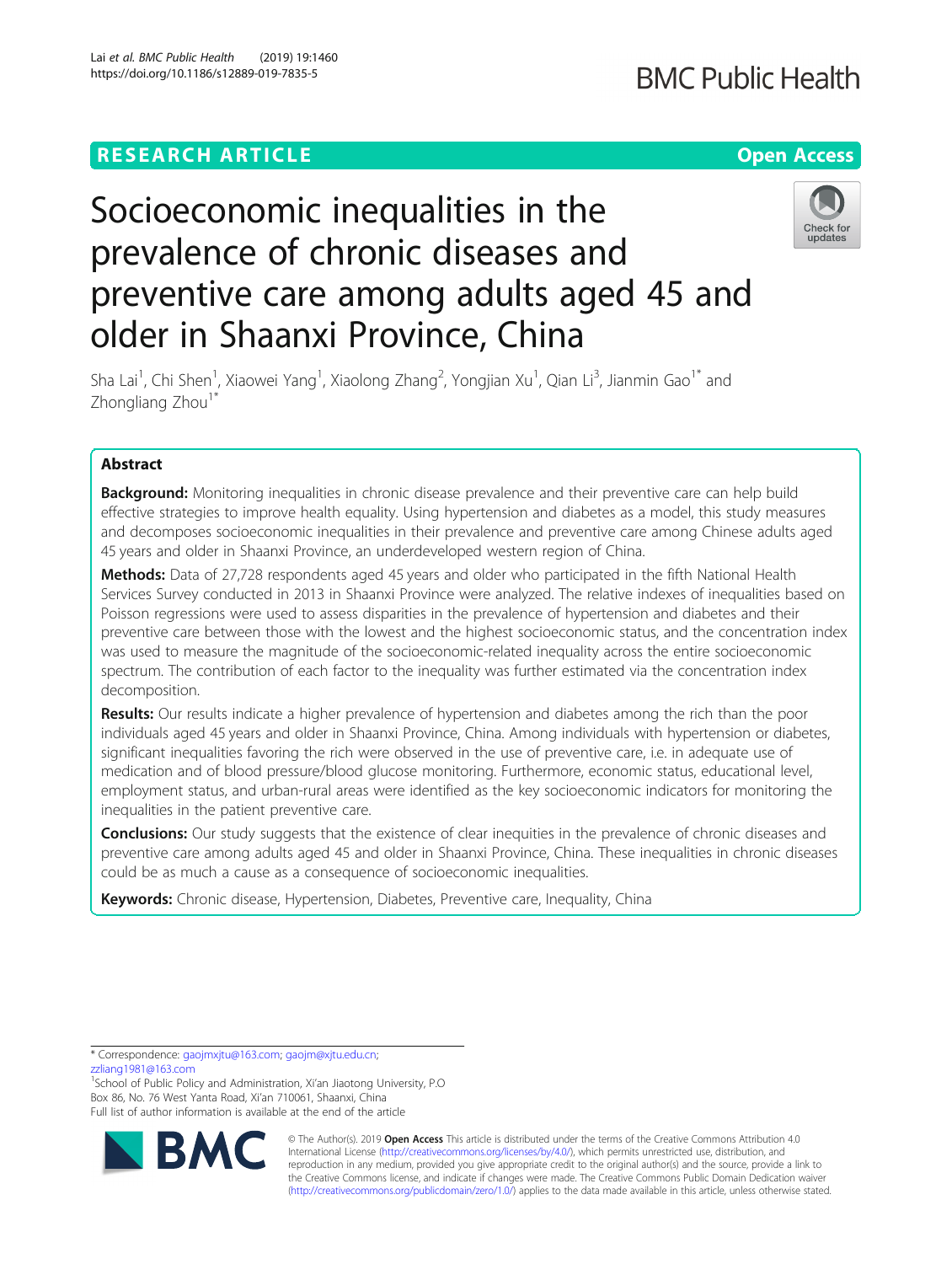#### Background

Inequality in health refers to the differences in health conditions, or access to health care between groups, such that one group is better off than another. Differences in health between socioeconomic groups are one of the major public health challenges worldwide [[1](#page-9-0)]. In China, for example, although average life expectancy is dynamically growing, inequalities in health still exist within the country due to ever increasing income disparity [\[2](#page-9-0), [3](#page-10-0)]. Therefore, measuring inequalities in health, especially the gap between economic groups, is important for health scientists and policy-makers to improve health equality  $[4]$  $[4]$ .

Studies conducted in high-income countries have indicated that socioeconomic inequality in the prevalence of chronic non-communicable diseases (NCDs) is the leading cause of inequalities in life expectancy and total mortality among the rich and the poor [[5](#page-10-0)–[7](#page-10-0)]. The increased emergence of NCDs also has serious economic and public health consequences, especially in many lowand middle-income countries [[8\]](#page-10-0). In China, it is estimated that 80% of deaths and 70% of the disease burden are attributed to NCDs [[9\]](#page-10-0). The negative effects of aging, environmental deterioration, unhealthy lifestyles and diets, and China's rapid industrialization and urbanization create considerable challenges for China's public health [[10\]](#page-10-0). NCDs will become another significant public health threat if the trend continues.

Previous research has shown that socioeconomic status is the main determinant of chronic disease distribution in populations [[11,](#page-10-0) [12](#page-10-0)]. However, the association between the socioeconomic status and the chronic disease varies widely among regions and even between different periods in the same region. For instance, the distribution of cardiovascular diseases across the socioeconomic status spectrum has reversed over time from a higher prevalence among individuals with a high socioeconomic status to a greater prevalence among individuals of low socioeconomic status [[13,](#page-10-0) [14\]](#page-10-0). However, previous studies from China have shown a positive relationship between the prevalence of hypertension and diabetes and socioeconomic status [[15](#page-10-0), [16](#page-10-0)]. A comparative work on socioeconomic and educational gradient of the prevalence of several common NCDs across eight European countries has found that most NCDs have a higher prevalence among the lower educated, but the relationship between the prevalence of NCDs and the economic status is highly variable for different types of NCDs and countries [\[17](#page-10-0)]. The pattern of inequality in NCD prevalence in different countries or regions depends on the stage of their socioeconomic development and their health policies [[18](#page-10-0)].

Moreover, disparities exist not only in NCDs prevalence, but also in self-care, medication adherence, and preventive care which affect the outcome of NCDs [[19](#page-10-0)–[21\]](#page-10-0). For instance, diabetic patients need to perform a complex set of preventive care tasks (e.g. selfmonitoring blood glucose, using hypoglycemic drugs, changing eating habits) essential for controlling blood glucose and preventing complications and advancedstage disease [[22\]](#page-10-0). Despite the relatively low cost of these preventive care tasks, in most countries, individuals from the economically disadvantaged groups and communities are more likely to die due to chronic diseases than their richer counterparts [\[18](#page-10-0)].

Chinese government has recognized these challenges and responded to them. The new healthcare system reform, which was launched in 2009, is seen as a key step in efforts to address health inequalities in China [\[23](#page-10-0)]. The government's plan was to reinforce the health care system, specifically to support the primary health care and promote equity in diagnoses and access to treatment [[23\]](#page-10-0). Consequently, the basic public health package was designed to improve disease prevention and health care for vulnerable populations (e.g. elderly, women, children, and individuals with chronic health conditions) [[24\]](#page-10-0). In 2009, the government provided 15 Yuan per head (raised to 35 Yuan in 2013, and 50 Yuan in 2017, 1 US\$ = 6.5 Yuan) to healthcare providers to deliver basic public health services [[25](#page-10-0)]. This package mainly included establishment of health records, health education/promotion, geriatric care, chronic disease management. Effective measures have been applied to the prevention, management and control of NCDs. However, whether preventive care measures associated with chronic diseases were widely used and equitable has not been sufficiently investigated, especially in the underdeveloped western region of China.

This study aims to examine the socioeconomic-related inequalities in the prevalence of NCDs and in the use of preventive care among middle aged and older adults in Shaanxi Province of China and to quantify the contribution of different determinants to the inequality.

#### **Methods**

#### Data sources

We used a dataset from a cross-sectional household health survey conducted in Shaanxi Province in 2013. This survey was a part of the fifth National Health Services Survey (NHSS) and was the largest health survey in Shaanxi Province, an underdeveloped region in western China. Shaanxi Province covers an area of about 205,  $800 \text{ km}^2$  and has a population of 37.6 million in 2013, among which people aged 45 years and older account for about 33.5% [[26](#page-10-0)].

A structured questionnaire was used to conduct faceto-face interviews with all members of selected households. Questionnaires collected data about demographic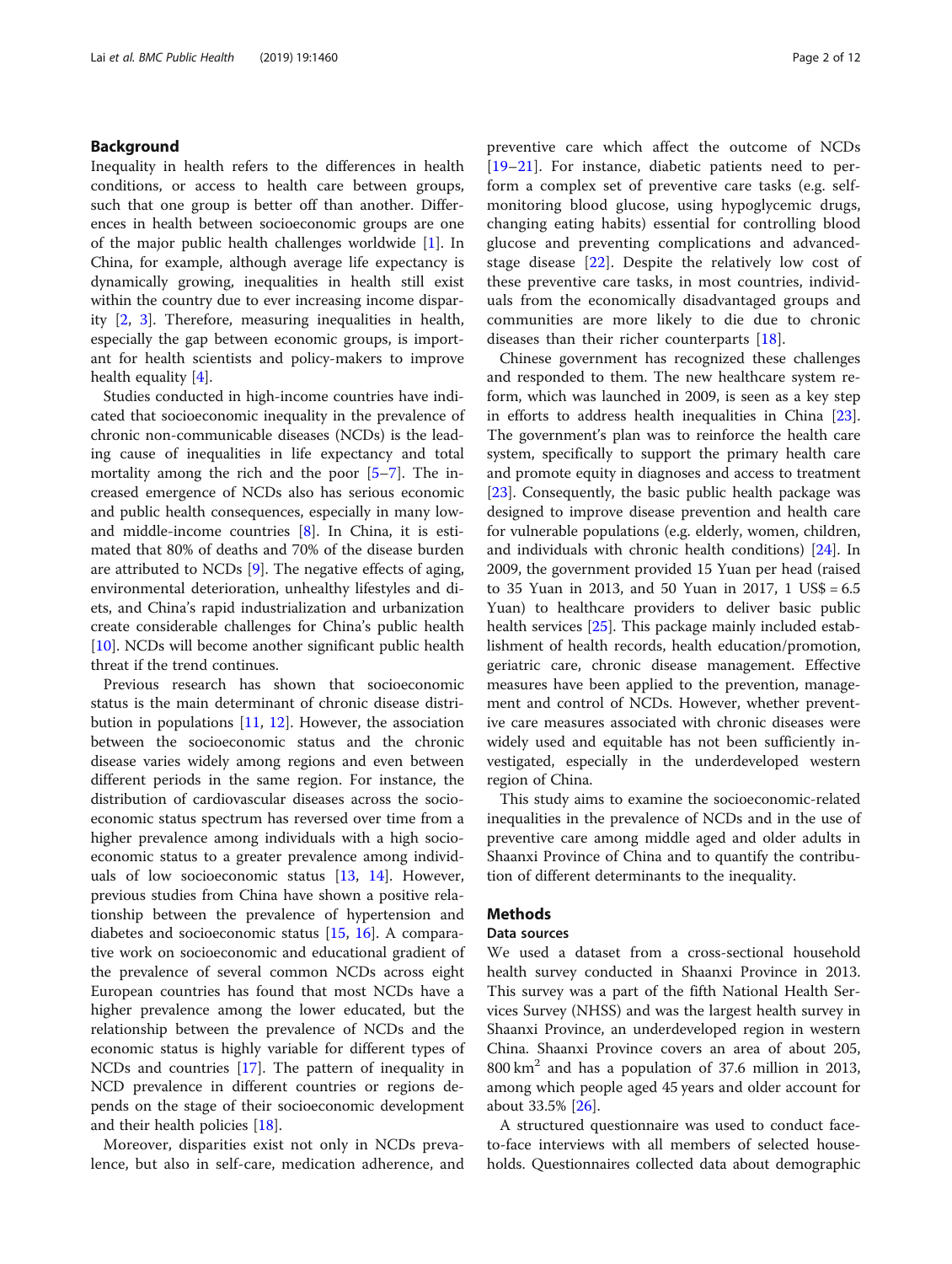characteristics, the economic status (annual household expenditure), other socioeconomic information (e.g. educational level, employment status), and health status, including information about chronic conditions and preventive care specific to hypertension and diabetes. In our survey, respondents were required to answer questions on their own and proxy responses by familiar family members were only used when the respondents were unable to express themselves accurately.

A four-stage stratified cluster random sampling approach was used to select the representative survey respondents in Shaanxi Province. In short, 32 districts or counties were stratified, among which 160 sub-districts or townships were randomly selected. Next, 320 communities or villages were randomly selected from these sub-districts or townships. Finally, 20,700 households were randomly selected, and every family member of these households (in accordance with census register information) was interviewed, adding to a total of 57,529 surveyed individuals. In the process of data collection, extensive quality control measures were conducted as previously described [\[27](#page-10-0)]. In our study, we only analyzed data from a total of 27,728 individuals aged 45 years and older, focusing on an age group more likely to be affected by chronic diseases.

#### Variables

The variables used in this paper included: a) the presence of hypertension/diabetes and the behavior of preventive care for those with hypertension/diabetes (these are the outcome variables), b) economic status, c) demographic and other socioeconomic factors.

(a) the presence of hypertension/diabetes and the preventive care behavior

Hypertension and diabetes were selected as model examples of chronic disease in this study because they represent the two most common diseases and the main causes of death and disease burden in China [[9](#page-10-0), [10](#page-10-0)]. Furthermore, adequate use of medication and monitoring blood pressure/blood glucose were the two indicators selected as proxies of patient preventive care behavior because these two indicators are the main means of preventing and monitoring complications and advancement of both diseases.

The outcome variables in the study were all binary. The first set of variables was the presence of hypertension and/or diabetes. The presence of hypertension/ diabetes was determined from self-reports of physiciandiagnosed hypertension/diabetes from answers to questions such as "Have you ever been diagnosed with hypertension?" and "Have you ever been diagnosed with diabetes?" Next, if the respondents had hypertension/diabetes, they were asked

whether they made an adequate use of medication according to their physician's instructions and whether their blood pressure/blood glucose had been monitored in the last three months.

#### (b) the economic status

The household consumption expenditure per equivalent adult was used as a proxy measure of economic status in this study as proposed by previous studies [[28](#page-10-0)]. It was derived by dividing household consumption expenditure by the equivalent number of adults in the household which has been described in detail before [[29](#page-10-0), [30\]](#page-10-0). For the regression analysis, the economic status variable was divided into quintiles according to the household consumption expenditure per equivalent adult as follows: poorest (i.e. the lowest  $20\%$ ,  $\leq 5030$ Yuan), poorer (lower 20%, 5031–7704 Yuan), middle (middle 20%, 7705–10,976 Yuan), richer (higher 20%, 10,977–16,651 Yuan) and richest (highest  $20\%$ , ≥ 16, 652 Yuan).

#### (c) the demographic and other socioeconomic variables

The demographic characteristics included were gender and age. Age was categorized into three groups: 45–64, 65–79, and 80 or above. Other socioeconomic characteristics included were educational level, employment status, marital status, basic medical insurance (no or yes), commercial medical insurance (no or yes), and urban or rural areas. Educational level was categorized into four groups: primary or below education, middle school, high school, and college or above education. Two employment status categories were employment and unemployment. Two marital status categories were married and single (including unmarried, divorced, separated and widowed). The basic medical insurance refers to China's public insurance programs including Urban Employee Basic Medical Insurance, New Rural Co-operative Medical Scheme and Urban Residents Basic Medical Insurance. These three insurance programs cover more than 98% of the population in China.

#### Statistical analysis

The data analyses performed in the study included a descriptive analysis, a simple weighted point estimate, an estimation of the relative index of inequality (RII), a calculation of the economic-related concentration index (C), and a further decomposition analysis for the C. The RII and C are widely used to estimate a magnitude of inequality in health or healthcare  $[31, 32]$  $[31, 32]$  $[31, 32]$ . RII compares extremes and C summarizes inequality across the entire socioeconomic spectrum. All analyses were performed independently for hypertension and diabetes.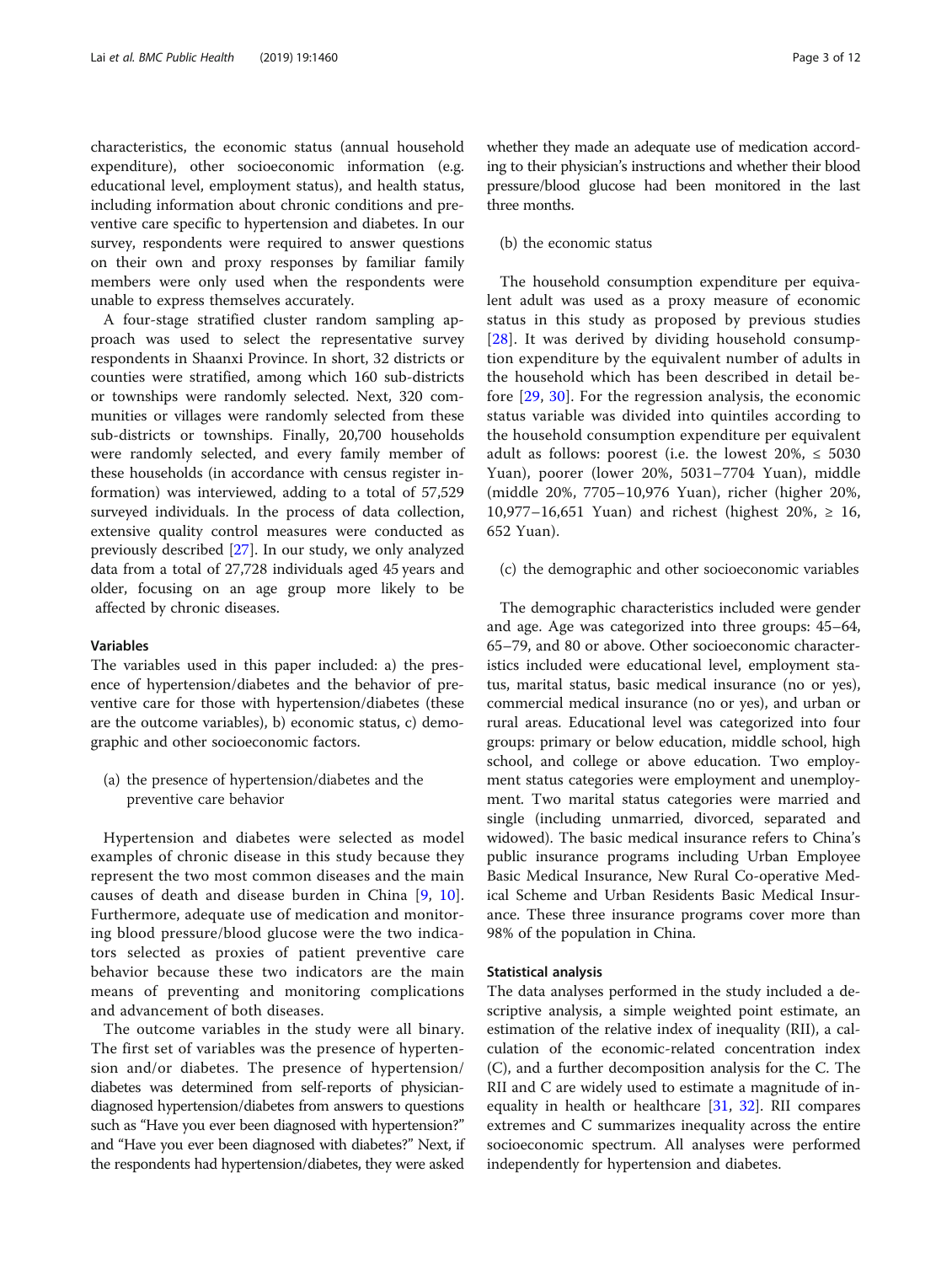#### <span id="page-3-0"></span>(a) the relative index of inequality

The RII, mainly used in public health and epidemiology, is a regression-based index of inequality used to compare rates of disease prevalence between those with the lowest and the highest socioeconomic status [\[31](#page-10-0)]. RII can be interpreted as the ratio of the estimated prevalence of disease between the poorest and the richest. Therefore, a RII value greater than one signifies a higher prevalence among those with the lowest socioeconomic status and vice versa. Given that binary outcomes, Poisson regressions with robust error variance were used to generate the prevalence rate ratio estimates across the economic groups adjusted for confounding variables (i.e., RIIs) in a cross-sectional study, as suggested in previous reports [[33\]](#page-10-0). RIIs were reported in two stages: first RIIs were adjusted for age and gender, while second RIIs were additionally adjusted for educational level, occupational status, and other socioeconomic factors.

#### (b) the concentration index

The C captures the socioeconomic-related inequalities in health or health care and gives a measure of the magnitude of inequality across the entire socioeconomic spectrum [\[32](#page-10-0)]. The C ranges from  $-1$  to 1, with an index of 0 equivalent to perfect equality. A positive C signifies that a health or health care variable is more concentrated among the richer population and vice versa. The C formula is as follows:

$$
C = \frac{2}{\mu} cov(y_i, r_i)
$$
 (1)

Where y is the health or health care variable (e.g. hypertension/diabetes prevalence and preventive care in this study),  $\mu$  is the mean of the health or health care variable,  $r_i$  is the fractional rank of the *i* th individual in the economic distribution, ranging from 0 to 1.

#### (c) the decomposition analysis for C

Wagstaff et al. proved that the C can be decomposed into its contributing demographic and socioeconomic factors, where the contribution of each factor is the product of the degree of economic-related inequality in that factor and the sensitivity of the health or health care outcome variable with respect to that factor [[34](#page-10-0)].

Since the outcome variables analyzed in our study were binary variables, probit regressions were used to calculate the partial effects of each explanatory variable and the results should not be used to infer a direction of causality [\[35](#page-10-0)]. All explanatory variables in regressions were categorical dummy variables. Health (or a health care outcome variable) (y) is modelled as follows:

$$
y_i = \sum_k \beta_k x_{ki} + \varepsilon_i \tag{2}
$$

where  $\beta_k$  are the partial effects, dy/dx of each regressor is evaluated at the sample mean; and ε is the error term.  $x_k$  are a set of explanatory variables.

The concentration index  $C(y)$  can be decomposed as:

$$
C = \sum_{k} \left( \frac{\beta_k \overline{x}_k}{\mu} \right) C_k + \frac{G C_{\varepsilon}}{\mu} \tag{3}
$$

where  $\beta_k$  are the partial effects of the k regressors (i.e. explanatory variables), taken from Eq. (2).  $\bar{x}_k$  are the means of each regressor and  $\mu$  is the mean of the health or health care variable.  $C_k$  is the concentration index of each regressor and  $GC_{\varepsilon}$  is the generalized concentration index of ε. The residual component  $(\frac{GC_{\varepsilon}}{\mu})$  represents the inequality that is not explained by the regressors. The deterministic component  $(\sum_k (\frac{\beta_k \overline{\mathbf{x}}_k}{\mu}) C_k)$  focuses on two elements. These are the degree of unequal distribution of each regressor across the economic spectrum  $(C_k)$ and the elasticity of health with respect to the regressor;

 $(\eta_k = \beta_k \frac{\bar{x}_k}{\mu})$ . We calculated the absolute contribution of each regressor  $(Q_k = \eta_k C_k)$ . The contribution of each regressor can take both positive and negative values. According to Eq.  $(3)$ , even if an explanatory variable has a massive effect on the health or health care variable, if the variable is equally distributed between the rich and the poor, then the explanatory variable is not a key source of inequality. Then we calculated the percentage contribution of each regressor (100 $Q_k$  /C). Of note, the negative and positive contributions may cancel out in the aggregate and the percentage contribution of the regressors and error term sum would be 100%, so the percentage contribution of several regressors may represent large positive and negative contributions, even over 100%.

Inequalities in health or health care are associated with demographic factors, e.g. age, and socioeconomic-related factors, e.g. economic resources and urban-rural indicators. Policy makers may be more focused on inequalities arising from socioeconomic-related factors, because some of the demographic factors are inevitable [[35](#page-10-0)]. In this study, age-sex adjusted C was calculated by subtracting the contributions of age and gender from the total C based on the decomposition results [[36,](#page-10-0) [37](#page-10-0)].

Sampling weights were used to account for the sampling design and to ensure the results represented the population of Shaanxi Province as previously described [[38](#page-10-0)]. Svyset command in STATA version 14.0 was used to specify the design for all analytical models.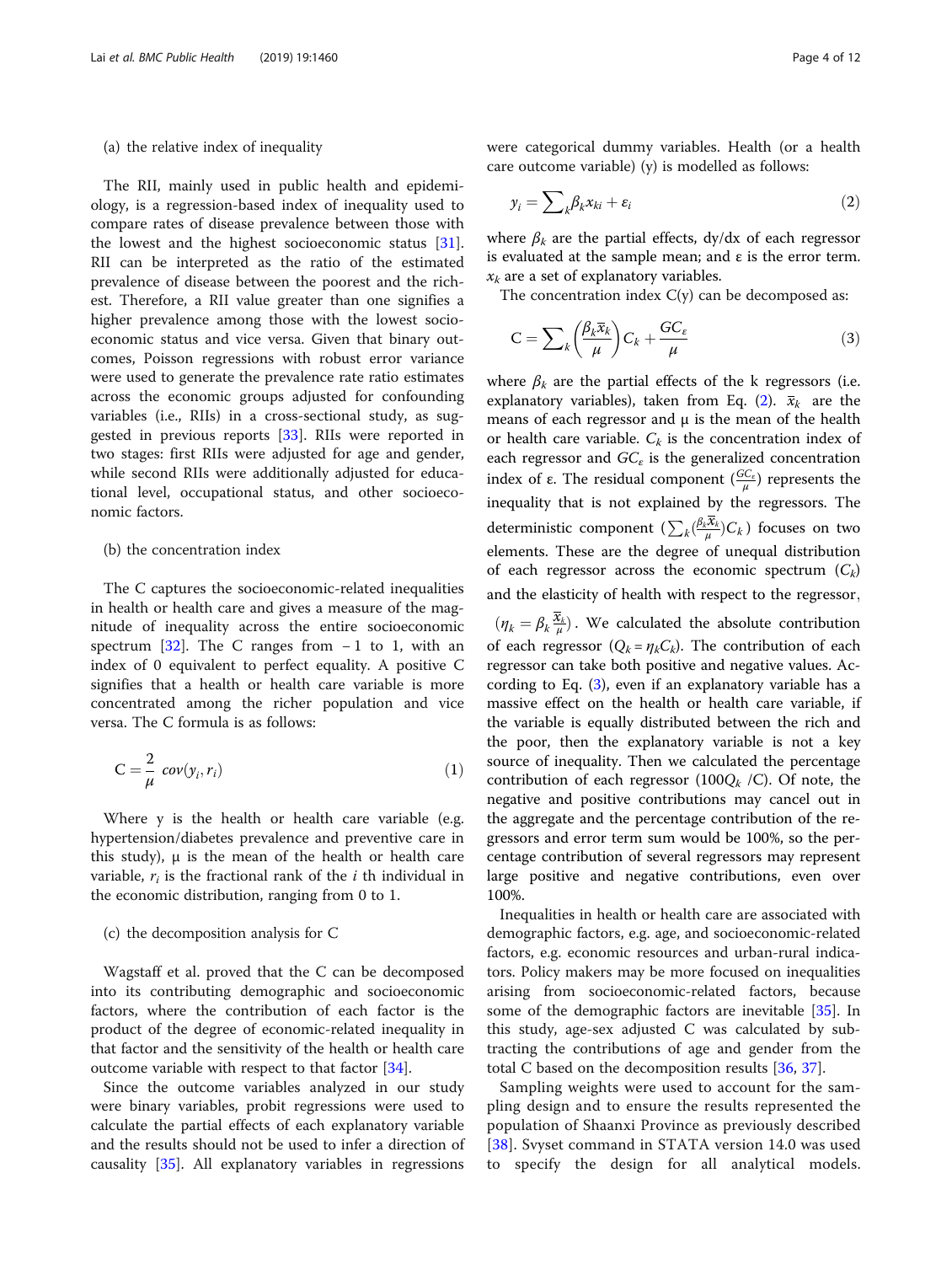Furthermore, we adjusted standard errors for clustering at the family level for all models.

#### Results

#### Distribution of variables

Our study included a total of 27,728 respondents aged 45 and older. The overall response rate was above 85% including proxy interviews. Excluding proxy interviews, the response rate was above 75%. 5% of the households were re-interviewed with eight same questions to check for consistency, and the consistency between survey and re-interviewed survey was over 95%. Myer's Blended Index was used to measure the quality of self-reported age data [\[39\]](#page-10-0). There were no obvious digit preference nor age heaping in the ages data (Myer's Blended index  $= 1.62$ ). Table 1 represents the descriptive statistics of each variable used in this paper. The prevalence of hypertension and diabetes was 21.0 and 4.1%, respectively. Among the individuals with hypertension, 61.1% of the patients took adequate medication and 92.7% of the patients had their blood pressure measured in the three months preceding the survey. Among the respondents with diabetes, 74.2% of the patients took adequate medication and 86.3% of the patients had their blood glucose tested in the three months prior to the survey.

#### Poor-rich distribution of NCDs and their preventive care

Table [2](#page-5-0) reports the prevalence of hypertension and diabetes and the proportion of preventive care among people living with hypertension or diabetes ranked into economic quintiles, the RII and the economic-related C. The RII reflected the disparities between the lowest and the highest economic groups and the socioeconomicrelated C reflected the inequalities across the entire economic spectrum.

According to the RIIs adjusted for age, gender, education level and other socioeconomic variables, the hypertension and diabetes prevalence ratios of the most deprived relative to the most advantaged were 0.73 (95% CI: 0.67–0.79) and 0.32 (95% CI: 0.25–0.41), respectively. The positive values of Cs (hypertension:  $C = 0.056$ ; 95% CI, 0.041-0.070; diabetes: C = 0.264; 95% CI, 0.228-0.299) suggest that hypertension and diabetes are concentrated toward the economically advantaged groups.

Among respondents with hypertension or diabetes, the adjusted prevalence ratio of the poorest relative to the richest was 0.81 (95% CI: 0.75–0.87)/0.80 (95% CI: 0.69– 0.92) for taking adequate medication to control high blood pressure/blood glucose and 0.93 (95% CI: 0.90– 0.95)/0.87 (95% CI: 0.80–0.96) for monitoring blood pressure/blood glucose. The positive values of Cs indicate the existence of inequalities favoring the rich in preventive care for hypertension and diabetes patients.

|                | <b>Table 1</b> Characteristics of respondents aged 45 years and older |  |  |  |
|----------------|-----------------------------------------------------------------------|--|--|--|
| $(n = 27,728)$ |                                                                       |  |  |  |

| Variables                        | Ν      | Proportion           | SE    |
|----------------------------------|--------|----------------------|-------|
| NCDs and preventive care         |        |                      |       |
| Hypertension and preventive care |        |                      |       |
| Presence of Hypertension         | 5742   | 0.210                | 0.003 |
| Adequate medication              | 3360   | $0.611$ <sup>a</sup> | 0.007 |
| Measure blood-pressure           | 5303   | $0.927$ <sup>a</sup> | 0.004 |
| Diabetes and preventive care     |        |                      |       |
| Presence of Diabetes             | 1055   | 0.041                | 0.001 |
| Adequate medication              | 765    | 0.742 <sup>b</sup>   | 0.014 |
| Test blood-glucose               | 906    | 0.863 <sup>b</sup>   | 0.011 |
| Demographic Variables            |        |                      |       |
| Age Group                        |        |                      |       |
| $45 - 64$                        | 19,809 | 0.707                | 0.003 |
| $65 - 79$                        | 6842   | 0.253                | 0.003 |
| 80 or above                      | 1077   | 0.040                | 0.001 |
| Gender                           |        |                      |       |
| Female                           | 14,018 | 0.506                | 0.003 |
| Male                             | 13,710 | 0.494                | 0.003 |
| Economic Status                  |        |                      |       |
| Poorest                          | 5547   | 0.191                | 0.002 |
| Poorer                           | 5548   | 0.196                | 0.002 |
| Middle                           | 5591   | 0.199                | 0.003 |
| Richer                           | 5560   | 0.205                | 0.003 |
| Richest                          | 5482   | 0.208                | 0.003 |
| <b>Education Level</b>           |        |                      |       |
| Primary or below                 | 14,838 | 0.499                | 0.003 |
| Middle school                    | 8709   | 0.326                | 0.003 |
| High School                      | 3428   | 0.142                | 0.002 |
| College or above                 | 753    | 0.033                | 0.001 |
| <b>Employment Status</b>         |        |                      |       |
| Unemployed                       | 8559   | 0.328                | 0.003 |
| Employed                         | 19,169 | 0.672                | 0.003 |
| Marital Status                   |        |                      |       |
| Single                           | 4175   | 0.145                | 0.002 |
| Married                          | 23,553 | 0.855                | 0.002 |
| Basic Medical Insurance          |        |                      |       |
| No                               | 267    | 0.012                | 0.001 |
| Yes                              | 27,461 | 0.988                | 0.001 |
| Commercial Medical Insurance     |        |                      |       |
| No                               | 26,183 | 0.942                | 0.002 |
| Yes                              | 1545   | 0.058                | 0.002 |
| Urban/Rural                      |        |                      |       |
| Rural                            | 17,922 | 0.606                | 0.003 |
| Urban                            | 9806   | 0.394                | 0.003 |

Note: (1) Numbers were unweighted, proportions were weighted; (2) a The proportions of preventive care among people with hypertension; (3) The proportions of preventive care among people with diabetes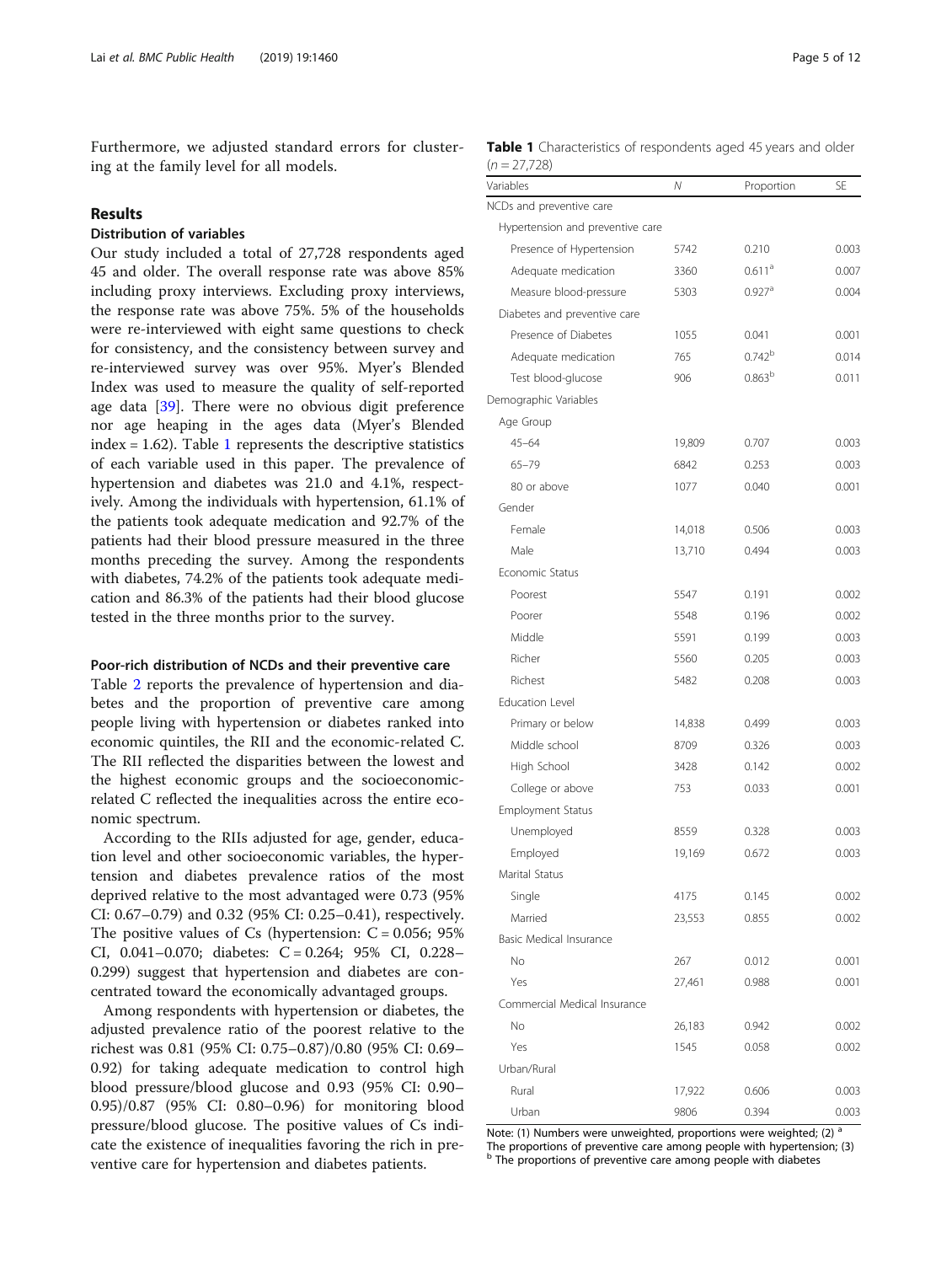<span id="page-5-0"></span>Table 2 Proportion of chronic diseases and preventive care (%) by economic quintile, and economic-related inequality

|                                       | Hypertension and preventive care |                              |                              | Diabetes and preventive care   |                             |                              |
|---------------------------------------|----------------------------------|------------------------------|------------------------------|--------------------------------|-----------------------------|------------------------------|
|                                       | Presence of<br>Hypertension      | Adequate<br>medication       | Measure blood-<br>pressure   | Presence of<br><b>Diabetes</b> | Adequate<br>medication      | Test blood-glucose           |
| Respondents                           | 27,728                           | 5742                         | 5742                         | 27,728                         | 1055                        | 1055                         |
| Poorest, %<br>$(95\%CI)$ <sup>a</sup> | 18.18 (17.13-19.23)              | 50.99 (47.99-54.00)          | 89.30 (87.44-91.16)          | $1.69(1.34 - 2.05)$            | 59.09 (52.16-66.01)         | 77.52 (71.64-83.4)           |
| Poorer, % (95%CI)                     | 20.06 (18.97-21.16)              | 56.89 (53.92-59.86)          | 91.05 (89.3-92.81)           | $2.97(2.48 - 3.45)$            | 68.77 (62.30-75.24)         | 82.73 (77.41-88.05)          |
| Middle, %<br>$(95\%CI)$ <sup>d</sup>  | 20.87 (19.74-22.00)              | 58.94 (55.96-61.92)          | 90.36 (88.56-92.17)          | 3.75 (3.20-4.29)               | 78.58 (72.80-84.36)         | 87.00 (82.08-91.91)          |
| Richer, % (95%Cl)                     | 21.43 (20.28-22.58)              | 64.50 (61.62-67.37)          | 94.86 (93.56-96.17)          | 4.40 (3.81-4.99)               | 80.07 (74.46-85.68)         | 91.36 (87.39 - 95.33)        |
| Richest, %<br>$(95\%CI)$ <sup>a</sup> | 24.18 (22.96-25.41)              | 72.10 (69.41-74.78)          | 97.03 (96.1-97.95)           | 7.44 (6.68-8.21)               | 82.81 (77.32-88.3)          | 91.59 (87.59-95.60)          |
| RII <sup>b</sup> , (95% CI)           | $0.70***$ (0.64-0.75)            | $0.70***$ (0.65-0.75)        | $0.92***$ (0.90-0.94)        | $0.21***$ (0.16-0.27)          | $0.72***$ (0.63-0.83)       | $0.85***$ (0.78-0.93)        |
| RII <sup>c</sup> , (95% CI)           | $0.73***$ (0.67-0.79)            | $0.81***$ (0.75-0.87)        | $0.93***$ (0.90-0.95)        | $0.32***$ (0.25-0.41)          | $0.80***$ (0.69-0.92)       | $0.87***$ (0.80-0.96)        |
| $C, (95\%Cl)$                         | $0.056***$ (0.041-0.070)         | $0.068***$ (0.054-<br>0.081) | $0.017***$ (0.013-<br>0.022) | $0.264***$ (0.228-<br>0.299    | $0.065***$ (0.043-<br>0.088 | $0.036***$ (0.021-<br>0.051) |

Note: (1) 95% Cl: 95% confidence interval, C: concentration index, RII: relative index of inequality; (2)  $^3$ : weighted but unadjusted prevalence estimates; (3)  $^{\rm b}$ : RI values were established by Poisson regressions with robust variance and adjusted for gender and age; (4)<sup>c</sup>: RII values were established by Poisson regressions with robust variance and adjusted for gender, age, education level, marital status, working status, basic medical insurance, commercial medical insurance and urban/rural area; (5) \*\*\* $p < 0.001$ 

#### Decomposition of the Cs

Table [3](#page-6-0) reports the detailed decomposition of Cs for hypertension and diabetes prevalence and patient preventive care. The partial effect estimates, and the absolute contribution and percentage contribution of each determinant are presented.

The partial effects (dy/dx) of each explanatory variable on the presence of hypertension/diabetes and the preventive care behavior were estimated by running probit regressions based on Eq. [2](#page-3-0). As can be seen from the partial effect estimates, the economic status was significant and positively associated with the presence of hypertension and diabetes (e.g. the partial effect estimates of poorer, middle, richer, and richest on the presence of hypertension were 0.039, 0.046, 0.046 and 0.071, respectively, and all were significant); among those with hypertension or diabetes, the economic status was also significant and positively associated with preventive care, i.e. with adequate use of medication and monitoring of blood pressure/blood glucose. Specifically, the respondents in the higher economic status groups were more likely to suffer from hypertension or diabetes, and respondents with hypertension or diabetes in the higher economic status groups were more apt to have better preventive care behavior. The education level was found to be significant in hypertension prevalence and preventive care, but with mixed signs on partial effects. Employment was found to be significant and negatively associated with hypertension or diabetes prevalence and their preventive care. The respondents with hypertension or diabetes who lived in urban areas were more likely to use medication adequately. The basic medical insurance status, a variable particularly interesting for policy making, was not found to be statistically significantly associated with hypertension and diabetes prevalence and preventive care.

The absolute and percentage contributions to the total economic-related inequality of each explanatory variable were calculated based on Eq. [3](#page-3-0). The absolute contribution depends both on the impact of each determinant on health or health care and on the degree of the unequal distribution across the economic spectrum. A positive (negative) absolute contribution of each determinant reveals that the total inequality would be lower (higher) if that determinant had no impact on health, or was evenly distributed across the economic gradient.

We illustrated and explained the mechanics of the decomposition using an 'employed' variable on the hypertension prevalence. The absolute contribution to the total C of the 'employed' variable was 0.007, calculated by multiplying its partial effect by its mean and C, then dividing by the mean of hypertension prevalence (i.e.  $Q_k$  $= \beta_k \frac{\overline{x}_k}{\mu} C_k$ ). Its percentage contribution (11.745%) equals its absolute contribution (0.007) divided by the concentration index of the hypertension prevalence (0.056 in Table 2) (i.e. 100 $Q_k$  /C). The policy implications of these results are that economic-related inequality in hypertension prevalence could be improved by reducing disparity in the distribution of employment across the economic spectrum, e.g. by increasing employment opportunities among the economically disadvantaged groups; policies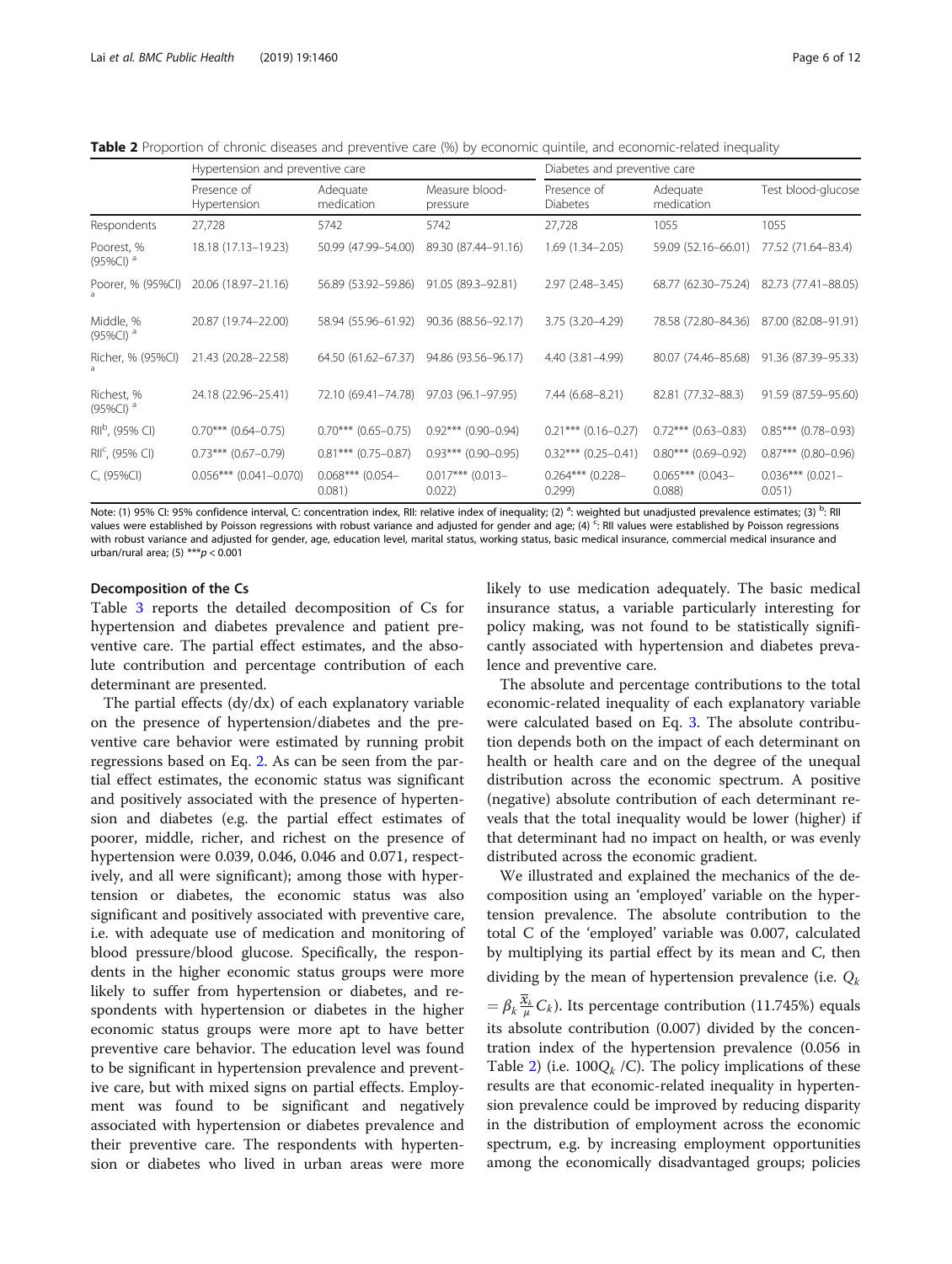<span id="page-6-0"></span>

|                                                                                                                                    |                                   |                   |                   | Hypertension        |                  | and preventive care |                                 |          |          |                                                                                                                                                                         |          |            | Diabetes and preventive care |          |            |                             |          |            |
|------------------------------------------------------------------------------------------------------------------------------------|-----------------------------------|-------------------|-------------------|---------------------|------------------|---------------------|---------------------------------|----------|----------|-------------------------------------------------------------------------------------------------------------------------------------------------------------------------|----------|------------|------------------------------|----------|------------|-----------------------------|----------|------------|
|                                                                                                                                    | Presence of hypertension<br>dy/dx | Ğ.                | % con.            | Adequate i<br>dy/dx | medication<br>Ġ. | con.<br>%           | Measure blood-pressure<br>dy/dx | Con.     | % con.   | Presence of diabetes<br>dy/dx                                                                                                                                           | Cor.     | con.<br>S6 | Adequate medication<br>dy/dx | Cor.     | con.<br>S6 | Test blood-glucose<br>dy/dx | cor.     | con.<br>S, |
| Age (Ref. 45-64 years)                                                                                                             |                                   |                   |                   |                     |                  |                     |                                 |          |          |                                                                                                                                                                         |          |            |                              |          |            |                             |          |            |
| 65-79                                                                                                                              | $0.137***$                        | $-0.012$          | $-21.321$         | $0.077***$          | 0.002            | $-2.787$            | $0.025***$                      | < 0.001  | $-2.264$ | $0.018***$                                                                                                                                                              | $-0.008$ | $-3.161$   | 0.007                        | 0.001    | $-0.056$   | 0.021                       | 0.0001   | $-0.254$   |
| 80 or above                                                                                                                        | $0.129***$                        | $-0.002$          | $-3.539$          | $0.055*$            | < 0.001          | $-0.469$            | $-0.011$                        | < 0.001  | 0.233    | 0.0001                                                                                                                                                                  | < 0.001  | $-0.005$   | 0.091                        | 0.001    | 0.311      | $-0.072$                    | 0.001    | $-0.379$   |
| Gender (Ref: Female)                                                                                                               |                                   |                   |                   |                     |                  |                     |                                 |          |          |                                                                                                                                                                         |          |            |                              |          |            |                             |          |            |
| Male                                                                                                                               | $-0.043***$                       | 0.001             | 1.023             | $-0.051***$         | $-0.001$         | $-1.587$            | $-0.006$                        | 0.001    | $-0.473$ | $-0.001$                                                                                                                                                                | < 0.001  | 0.026      | 0.017                        | 0.001    | 0.987      | 0.007                       | < 0.001  | 0.644      |
| Economic status (Ref. Poorest)                                                                                                     |                                   |                   |                   |                     |                  |                     |                                 |          |          |                                                                                                                                                                         |          |            |                              |          |            |                             |          |            |
| Poorer                                                                                                                             | $0.039***$                        | $-0.015$          | $-27.020$ 0.052** |                     | $-0.007$         | $-10.499$           | 0.012                           | $-0.001$ | $-6.139$ | $0.020***$                                                                                                                                                              | $-0.042$ | $-15.964$  | 0.050                        | $-0.006$ | $-8.413$   | 0.022                       | $-0.002$ | $-5.823$   |
| Middle                                                                                                                             | $0.046***$                        | 0.001             | 0.154             | $0.052**$           | 0.001            | 0.014               | 0.005                           | 0.001    | 0.003    | $0.026***$                                                                                                                                                              | 0.001    | 0.101      | $0.132***$                   | 0.001    | 0.001      | $0.059**$                   | < 0.001  | 0.001      |
| Richer                                                                                                                             | $0.046***$                        | 0.018             | 32.382            | $0.083***$          | 0.011            | 16.805              | $0.039***$                      | 0.003    | 19.252   | $0.028***$                                                                                                                                                              | 0.060    | 22.873     | $0.118***$                   | 0.013    | 19.872     | $0.082***$                  | 0.008    | 21.208     |
| Richest                                                                                                                            | $0.071***$                        | 0.054             | 97.799            | $0.132***$          | 0.036            | 53.332              | $0.057***$                      | 0.010    | 56.894   | $0.052***$                                                                                                                                                              | 0.217    | 82.167     | $0.134***$                   | 0.030    | 45.182     | $0.088***$                  | 0.016    | 45.756     |
| Educational level (Ref: Primary or below)                                                                                          |                                   |                   |                   |                     |                  |                     |                                 |          |          |                                                                                                                                                                         |          |            |                              |          |            |                             |          |            |
| Middle school                                                                                                                      | $-0.034*** -0.004$                |                   | $-6.498$          | $0.038**$           | 0.001            | 2.173               | 0.006                           | 0.001    | 0.894    | 0.001                                                                                                                                                                   | < 0.001  | 0.158      | 0.046                        | 0.001    | 0.973      | 0.005                       | < 0.001  | 0.172      |
| High school                                                                                                                        | $-0.021**$                        | $-0.004$          | $-6.548$          | $0.056**$           | 0.004            | 5.527               | $-0.004$                        | < 0.001  | $-1.013$ | 0.003                                                                                                                                                                   | 0.003    | 1.004      | 0.019                        | 0.001    | 1.905      | 0.033                       | 0.002    | 5.051      |
| College or above                                                                                                                   | 0.007                             | 0.001             | 1.146             | $0.090**$           | 0.003            | 4.455               | $0.056***$                      | 0.001    | 6.760    | 0.007                                                                                                                                                                   | 0.003    | 1.201      | 0.028                        | 0.001    | 2.158      | 0.056                       | 0.002    | 6.733      |
| Employment status (Ref: Unemployed)                                                                                                |                                   |                   |                   |                     |                  |                     |                                 |          |          |                                                                                                                                                                         |          |            |                              |          |            |                             |          |            |
| Employed                                                                                                                           | $-0.079***$                       | $0.007$           | 11.745            | $-0.096***$         | 0.005            | 7.342               | $-0.003$                        | < 0.001  | 0.648    | $-0.033***$                                                                                                                                                             | 0.015    | 5.559      | $-0.109***$                  | 0.005    | 7.025      | $-0.104***$                 | 0.004    | 10.311     |
| Marital status (Ref: Single)                                                                                                       |                                   |                   |                   |                     |                  |                     |                                 |          |          |                                                                                                                                                                         |          |            |                              |          |            |                             |          |            |
| Married                                                                                                                            | $-0.005$                          | $< 0.001 - 0.766$ |                   | $0.072***$          | 0.002            | 3.527               | < 0.001                         | < 0.001  | $-0.016$ | 0.005                                                                                                                                                                   | 0.002    | 0.853      | $0.085***$                   | 0.002    | 2.332      | 0.027                       | < 0.001  | 1.132      |
| Basic medical insurance (Ref: No)                                                                                                  |                                   |                   |                   |                     |                  |                     |                                 |          |          |                                                                                                                                                                         |          |            |                              |          |            |                             |          |            |
| Y <sub>Se</sub>                                                                                                                    | 0.007                             |                   | $0.001 - 0.126$   | $-0.082$            | 0.001            | 0.819               | 0.031                           | $<0.001$ | $-0.774$ | $-0.003$                                                                                                                                                                | < 0.001  | 0.052      | 0.033                        | $<0.001$ | $-0.226$   | 0.050                       | 0.001    | $-0.525$   |
| Commercial insurance (Ref: No)                                                                                                     |                                   |                   |                   |                     |                  |                     |                                 |          |          |                                                                                                                                                                         |          |            |                              |          |            |                             |          |            |
| Yes                                                                                                                                | $0.033***$                        | 0.001             | 2.238             | $-0.060*$           | $-0.001$         | $-0.913$            | 0.014                           | < 0.001  | 0.521    | $-0.004$                                                                                                                                                                | $-0.001$ | $-0.342$   | $-0.071$                     | 0.001    | 0.001      | 0.016                       | < 0.001  | 10000      |
| Urban and rural (Ref: Rural)                                                                                                       |                                   |                   |                   |                     |                  |                     |                                 |          |          |                                                                                                                                                                         |          |            |                              |          |            |                             |          |            |
| Urban                                                                                                                              | 0.004                             | 0.001             | 2.282             | $0.096***$          | 0.014            | 20.265              | 0.012                           | 0.001    | 6.311    | $0.016***$                                                                                                                                                              | 0.030    | 11.477     | $0.099***$                   | 0.013    | 19.794     | $-0.017$                    | $-0.002$ | $-5.296$   |
| Note: (1) dy/dx: Partial effect in Probit regression model; Con.: The a<br>$(100Q_k/C); (2) * p < 0.05, ** p < 0.01, ** p < 0.001$ |                                   |                   |                   |                     |                  |                     |                                 |          |          | bsolute contribution of each determinant ( $Q_k = \beta_k \frac{X_k}{t} C_k$ ); % con. The percentage contribution of each determinant to the total concentration index |          |            |                              |          |            |                             |          |            |

Table 3 Decomposition of concentration index of chronic diseases and preventive care Table 3 Decomposition of concentration index of chronic diseases and preventive care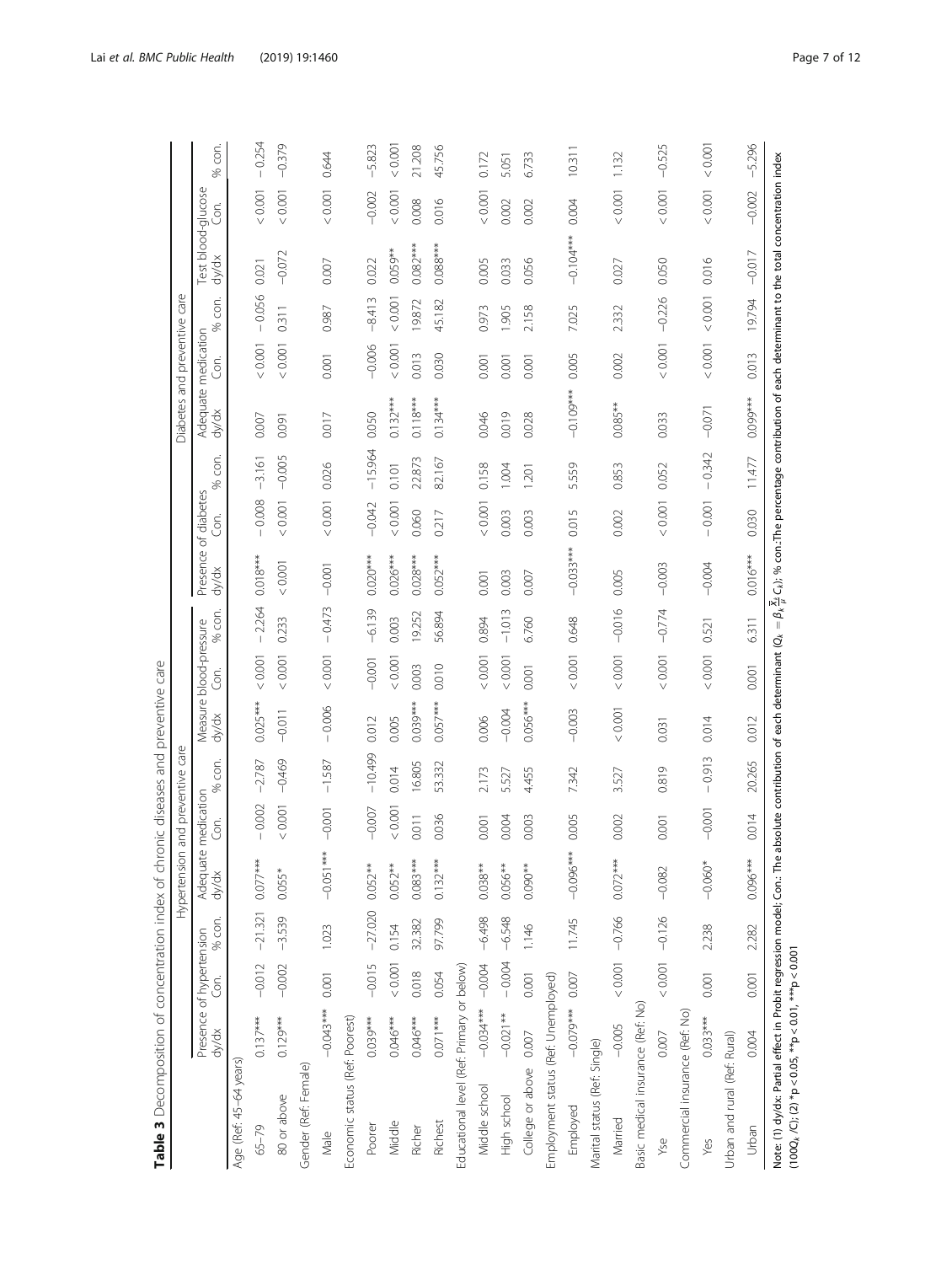for hypertension prevention should be provided for unemployed individuals to improve their health.

Concluding from the contributions of each demographic and socioeconomic characteristic to the inequalities in the prevalence of hypertension or diabetes it can be said that the three largest contributors to the inequalities were the economic status, employment, and urbanrural area. Among individuals with hypertension or diabetes, economic status, urban-rural area, educational level, and employment played major contributory roles to inequalities favoring the rich in the preventive care, i.e. in adequate use of medication and monitoring of blood pressure/blood glucose. The economic status was revealed to have the largest contribution to both the inequalities in the prevalence of hypertension or diabetes and the inequalities favoring the rich in their preventive care. The contribution of the economic status depended both on its large impact on the prevalence of both diseases and their preventive care and on its unequal distribution.

Table 4 summarizes the contributions to Cs and agesex adjusted Cs in the prevalence of hypertension and diabetes and the patient preventive care. The contribution of the age-sex group was calculated by aggregating the contribution of age and sex dummy variables using the same calculations as the other groups, i.e., economic status and other factors. Table 4 shows that the largest contributor was the economic status (57–103%) and that contributions of the other sociological factors were of a lower importance (3–43%). Age and gender played less important roles in contributing to the observed total inequalities. The age-sex adjusted Cs in the prevalence of hypertension and diabetes were 0.069 and 0.272, respectively. In other words, even when controlled for gender and age differences, there was a higher prevalence of hypertension and diabetes among the rich compared to the poor. The age-sex adjusted Cs for adequate use of medication to control blood pressure/blood glucose were

0.071/0.064; and the age-sex adjusted Cs for monitoring of blood pressure/blood glucose were 0.017/0.036. That is, even when controlled for gender and age differences, there were clear inequalities favoring the rich in the preventive care for individuals with hypertension or diabetes.

#### Discussion

This study is the first to explore the socioeconomicrelated inequalities in the prevalence of NCDs and the patient preventive care in Shaanxi Province, China, and further quantifies the contribution of several selected determinants toward these inequalities. Our results suggest a higher prevalence of hypertension and diabetes among the rich compared to the poor, and clear inequalities in the preventive care favoring the rich (i.e. adequate use of medication and monitoring of blood pressure/blood glucose) among individuals with hypertension or diabetes in Shaanxi Province, China. A decomposition analysis revealed that the inequalities in the prevalence of hypertension and diabetes and patient preventive care were mostly driven by differences in economic status and, additionally, by other socioeconomic factors (i.e. educational level, employment status, and urban or rural areas) and unobserved effects.

Our results reveal that the prevalence of hypertension and diabetes are concentrated toward economically advantaged groups. These findings are consistent with previously published literature on other regions of China based on self-reported physician-diagnosed data [[16\]](#page-10-0) or anthropometric data (i.e. an oral glucose tolerance test and measurement of blood pressure) [\[15,](#page-10-0) [40,](#page-10-0) [41\]](#page-10-0). Findings from some low- and middle-income countries also show consistent economic gradients [[42](#page-10-0)–[44](#page-10-0)]. However, some studies, mostly from high-income countries, indicate an inverse economic gradient [[45](#page-10-0)–[47](#page-10-0)]. Furthermore, a few studies have revealed that the association between socioeconomic status and the prevalence of hypertension

Table 4 Summary of contributions of factors and age-sex adjusted Cs

|                                   | Hypertension and preventive care |                        |                            | Diabetes and preventive care |                        |                        |
|-----------------------------------|----------------------------------|------------------------|----------------------------|------------------------------|------------------------|------------------------|
|                                   | Presence of<br>Hypertension      | Adequate<br>medication | Measure blood-<br>pressure | Presence of<br>Diabetes      | Adequate<br>medication | Test blood-<br>glucose |
| Age-sex groups, Con. (%<br>con.)  | $-0.013(-23.837%)$               | $-0.003(-4.843%)$      | $< 0.001 (-2.504\%)$       | $-0.008$ $(-3.140\%)$        | 0.001(1.242%)          | < 0.001<br>$(0.011\%)$ |
| Economic status, Con. (%<br>con.) | 0.057 (103.315%)                 | 0.040 (59.652%)        | 0.012 (70.010%)            | 0.235 (89.177%)              | 0.037 (56.641%)        | 0.022(61.141%)         |
| Other factors, Con. (%<br>con.)   | 0.002(3.473%)                    | 0.029(43.195%)         | 0.002 (13.331%)            | 0.052 (19.962%)              | 0.023 (33.961%)        | 0.006 (17.578%)        |
| Residual, Con. (% con.)           | 0.010 (17.049%)                  | 0.002(1.996%)          | 0.003 (19.163%)            | $-0.015(-5.999%)$            | 0.004(8.156%)          | 0.008 (21.270%)        |
| C                                 | 0.056                            | 0.068                  | 0.017                      | 0.264                        | 0.065                  | 0.036                  |
| Age-sex adjusted C                | 0.069                            | 0.071                  | 0.017                      | 0.272                        | 0.064                  | 0.036                  |

Note: Con.: The absolute contribution of determinants to concentration index; % con.:The percentage contribution of determinants to the total concentration index; C: concentration index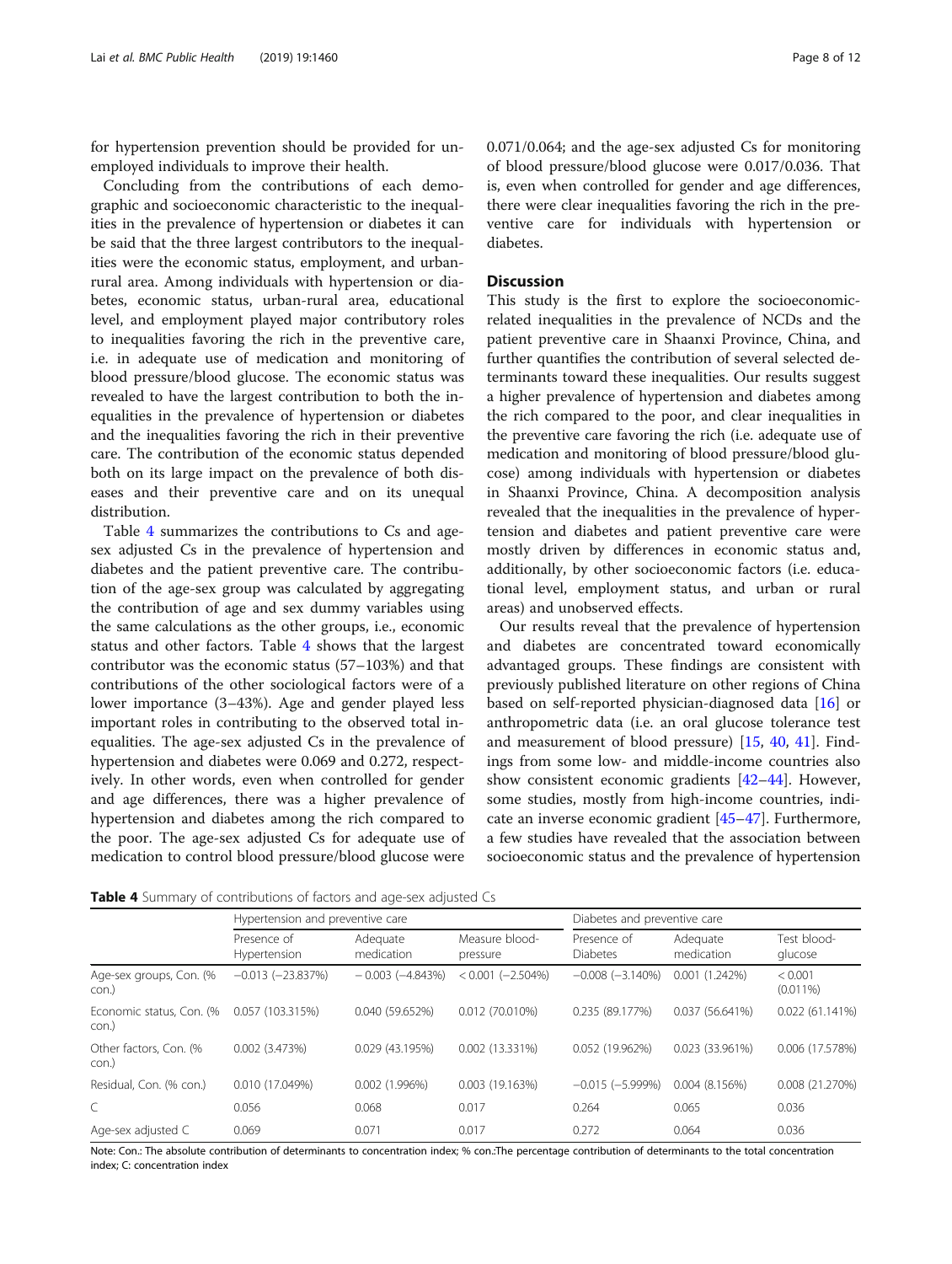or diabetes can change or even reverse over time, especially in low- and middle-income countries [\[13](#page-10-0), [14](#page-10-0)]. In China, which is now in a period of rapid economic growth and globalization, higher socioeconomic groups appeared to be at a higher risk of hypertension and diabetes, partly due to a westernized lifestyle leading to an unhealthy diet, physical inactivity, and obesity [\[48](#page-10-0)]. The pattern of inequality in the prevalence of NCDs depends on the level of development of social, economic, and health policies [[18\]](#page-10-0). As such, this study provides a glimpse into the underdeveloped western areas of China, given the socioeconomic disparities in the prevalence of hypertension and diabetes.

For patients with hypertension or diabetes, strengthening the preventive care implies reducing complications and significantly improving their chances of survival and their well-being. However, our results indicate that, among individuals with hypertension or diabetes, clear inequalities exist in the preventive care favoring the rich. These results possibly support some previous findings that NCDs patients of low socioeconomic status are more apt to get worse outcomes [\[18,](#page-10-0) [49](#page-10-0)]. Our results also identify several key socioeconomic variables associated with the preventive care for individuals with hypertension or diabetes. Economic status, level of education, employment status, and urban-rural areas are the key socioeconomic indicators for monitoring inequalities in the patient preventive care as demonstrated by previous studies, such as Yusuf et al. [\[19](#page-10-0)], Carrieri et al. [\[50\]](#page-11-0), and Gopichandran et al. [[51](#page-11-0)]. A variety of social and cultural factors associated with an individual's socioeconomic status have an impact on one's health beliefs; in turn, these beliefs can be vital for determining the use of preventive care [[52](#page-11-0)].

Our study has not identified a significant correlation between basic medical insurance and the preventive care for patients with hypertension or diabetes, even though studies from other countries have suggested that implementation of universal health insurance could be an effective way to improve treatment rates among those with chronic conditions and to reduce socioeconomic gradients [\[18,](#page-10-0) [20\]](#page-10-0). In China, because of limited financing, the basic medical insurance is primarily oriented toward inpatient care, outpatient care for catastrophic diseases, and chronic disease-created complications. As a result, the effectiveness of the basic medical insurance in increasing preventive care for patients with NCDs could be limited. Encouragingly, the basic health insurance has advanced toward the tendency of extending its coverage to general outpatient care and more types of NCDs, which may reduce the inequality in patient preventive care to some extent. The effect of China's basic medical insurance on the use of preventive care among NCDs patients will require further extensive studies.

The basic public health package launched in 2009 is quite likely to help decrease inequalities in diagnosis, preventive care, and outcome for patients with NCDs in China. Previously published studies from other countries have shown that universally accessible primary care helps to achieve glucose control and reduce complications in diabetics [\[53\]](#page-11-0). In recent years, Chinese government has provided continuous financial support for primary healthcare institutions to offer public health services. For instance, for elderly people, the government provides a free physical exam every year, guidance on self-care/self-help, and injury prevention; for hypertension patients, the government provides at least one free follow-up visit every three months which includes health evaluation, syndrome surveillance, behavioral intervention, guidance on the use of medicines, and health education; similarly, for diabetes patients, the government provides free blood glucose tests every three months and other visiting services [\[25\]](#page-10-0).

Strong policies and programs should be considered to address inequalities in the prevalence of NCDs and in secondary prevention in patients already suffering from NCDs. Our findings suggest that economic status is the main source of inequalities in the prevalence of NCDs and in secondary prevention. For patients living with chronic conditions, economic obstacles may deter their use of preventive care and further affect the outcome of the chronic disease; in turn, increasing medical expenditures can worsen a family's economic situation, reducing them to poverty.

Although China has made considerable progress in universal healthcare and primary healthcare, several challenges remain. Firstly, the basic medical insurance system should further expand the scope of reimbursement to remove economic barriers to access health care by enrollees with chronic conditions and to reduce the economic burden on NCDs patients. Powerful policies have been adopted in the public health package, but it is estimated that the basic public health package covered only a half of the elderly population aged over 65 years (57.1 million) and about one-fifth of the patients with hypertension and diabetes (35.5 million patients with hypertension and 9.2 million patients with diabetes) in 2010 [\[23](#page-10-0)]. Hence, secondly, primary health care and public health services should be strengthened and cover more of the target population, especially the disadvantaged communities, to improve early detection and treatment through public education and interventions. For example, Farzadfar et al. have introduced a successful program in Iran's primary health care system for controlling and managing hypertension and diabetes [\[53](#page-11-0)]. Thirdly, it is equally essential to improve the physical accessibility of primary care and enhance the quality of health services, especially in rural areas. Implementing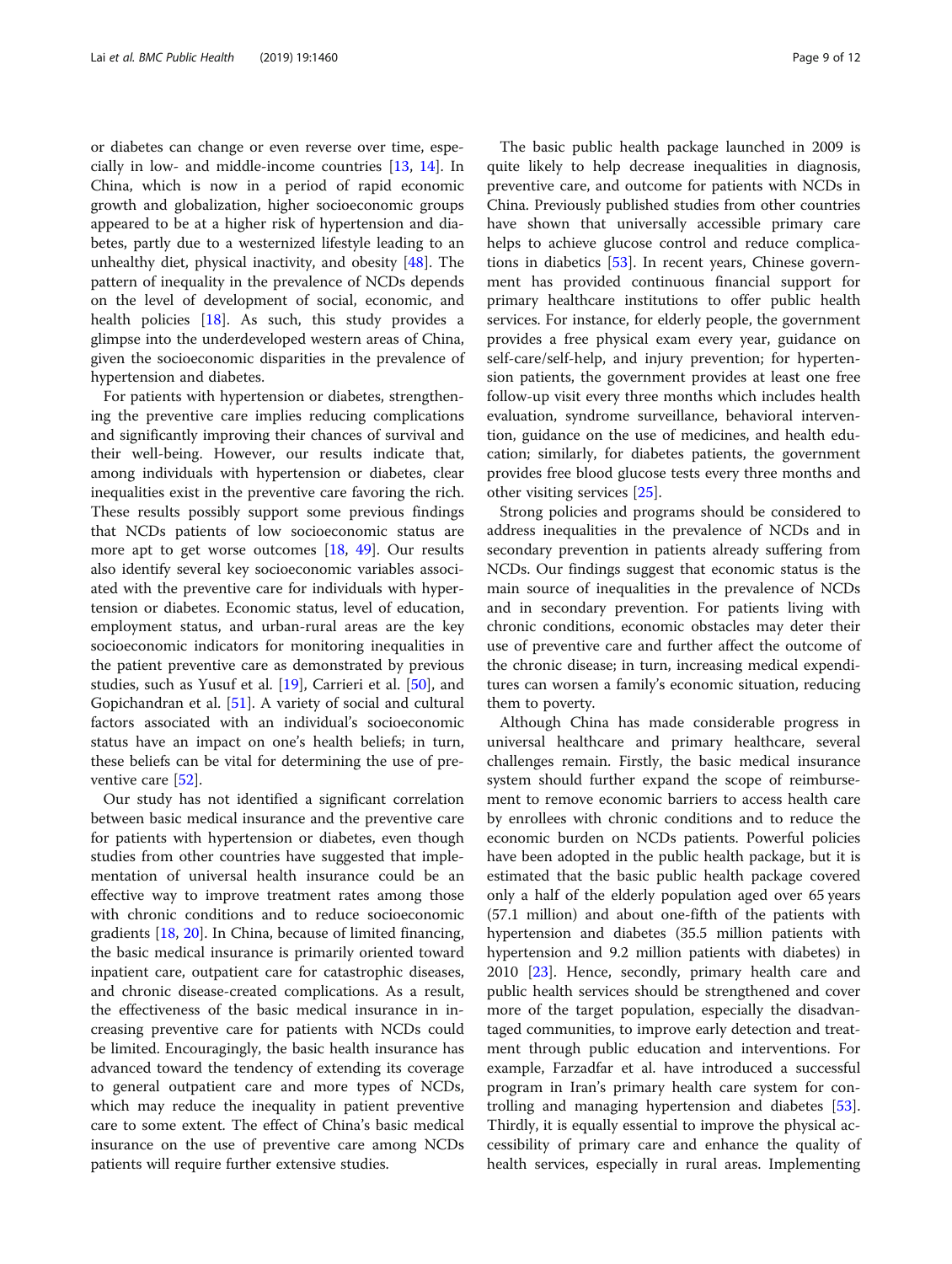<span id="page-9-0"></span>high quality and equitable primary care and ensuring availability and low cost of medicines essential for prevention and early treatment of NCDs are examples of effective ways to reduce NCDs burdens and inequalities [[18](#page-10-0)].

This study has several limitations that must be acknowledged. Firstly, the prevalence of hypertension and diabetes may be underestimated due to the self-reported physician-diagnosed format, which could affect the magnitude of inequality if the misdiagnosis mostly exists in the poor. However, hypertension and diabetes are less likely to be underestimated compared to other chronic diseases, because they are the focus of public health policy in China. That is, the government has offered continuous financial support for the primary health care for urban and rural residents to diagnose and prevent hypertension and diabetes. Moreover, our results on the relationship between the economic status and the prevalence of self-reported hypertension or diabetes are consistent with other findings based on anthropometric data for individuals in other regions of China [[15,](#page-10-0) [40,](#page-10-0) [41](#page-10-0), [48](#page-10-0)]. Despite the limitations of self-reported diagnoses, this study can build an evidence base for understanding the socioeconomic-related inequalities in the prevalence of hypertension and diabetes. Secondly, in order to obtain a representative sample at a lower cost, a complex sampling technique was conducted to select the survey respondents. The complex sampling design complicates the estimates. Thirdly, for binary health variables, the use of C captures the magnitude of the socioeconomicrelated inequalities across the entire socioeconomic spectrum but without considering the upper bound of the variable. Fourthly, recall biases are inevitable in questionnaire-based surveys, especially those pertaining to behaviors several months prior to the survey. Nevertheless, these large survey data sets enable us to identify socioeconomic-related inequalities in preventive care for patients in the underdeveloped western areas of China. Future studies should focus on monitoring the changes in the inequalities in the prevalence of NCDs and their preventive care and on assessing the effectiveness of health policies in mitigating these inequalities.

#### Conclusions

Monitoring inequalities in the prevalence of NCDs and patient preventive care can help design effective strategies to improve health equality. Our results indicate a greater prevalence of hypertension and diabetes among the rich than the poor and clear inequalities in the preventive care favoring the rich (adequate use of medication and monitoring blood pressure/blood glucose) among individuals with hypertension or diabetes. Importantly, the inequalities in the prevalence of NCDs and their preventive care could be as much a

cause as a consequence of the socioeconomic-related inequalities. Economic status, educational level, employment status, and urban-rural areas are the key identified socioeconomic indicators for monitoring the inequalities in the patient preventive care in Shaanxi Province, China.

#### Abbreviations

95% CI: 95% confidence interval; C: Concentration index; NCD: Noncommunicable disease; NHSS: National Health Services Survey; RII: relative index of inequality

#### Acknowledgements

The authors are grateful to the Health Department of Shaanxi Province for providing the data. The authors would also like to thank the editor and referees for their helpful suggestions and valuable comments.

#### Authors' contributions

SL conceived of the study, and participated in its design, data analysis and interpretation, and was the primary person responsible for drafting the manuscript. JG, ZZ and XY contributed to study design and reviews. CS and YX contributed to data analysis, writing and revision. XZ and QL participated in manuscript preparation and revision. All authors read and approved the final manuscript.

#### Funding

This research was funded by the China Postdoctoral Science Foundation (2019 M653685), Project of Shaanxi Social Science Foundation (2019S038), Research Program Foundation of Xi'an Jiaotong University (XZD012019024). The Foundations had no role in the study design, data collection, data analysis and interpretation, in the writing of the report, or the decision to submit it for publication.

#### Availability of data and materials

The data used in this study belong to the Shaanxi Health Commission (SHC) and contain the personal information (e.g., name, ID, etc.) of participants. The authors were involved in data collection. Due to the sensitive nature of these data and restrictions imposed by the SHC, the authors cannot make these data publicly available. Other researchers who want to use the data may submit requests for data access to the SHFPC at [sxwjwwz@126.com.](mailto:sxwjwwz@126.com)

#### Ethics approval and consent to participate

The Ethics Committee of Xi'an Jiaotong University Health Science Center approved this study (approval number 2015–644). Each respondent agreed to participate in this interview and provided informed consent.

#### Consent for publication

The consent is not required due to the retrospective nature of the research.

#### Competing interests

The authors declare that they have no competing interests.

#### Author details

<sup>1</sup>School of Public Policy and Administration, Xi'an Jiaotong University, P.O Box 86, No. 76 West Yanta Road, Xi'an 710061, Shaanxi, China. <sup>2</sup>Jinhe Center for Economic Research, Xi'an Jiaotong University, No. 28 Xianning West Road, Xi'an 710049, Shaanxi, China. <sup>3</sup>the First Affiliated Hospital of Xi'an Jiaotong University, No.277 West Yanta Road, Xi'an 710061, Shaanxi, China.

#### Received: 20 June 2018 Accepted: 23 October 2019 Published online: 06 November 2019

#### References

- 1. Commission on Social Determinants of Health. Closing the gap in a generation: Health equity through action on the social determinants of health. Final report of the commission on social determinants of health. Geneva: World Health Organization; 2008.
- 2. Baeten S, Van Ourti T, van Doorslaer E. Rising inequalities in income and health in China: who is left behind? J Health Econ. 2013;32:1214–29.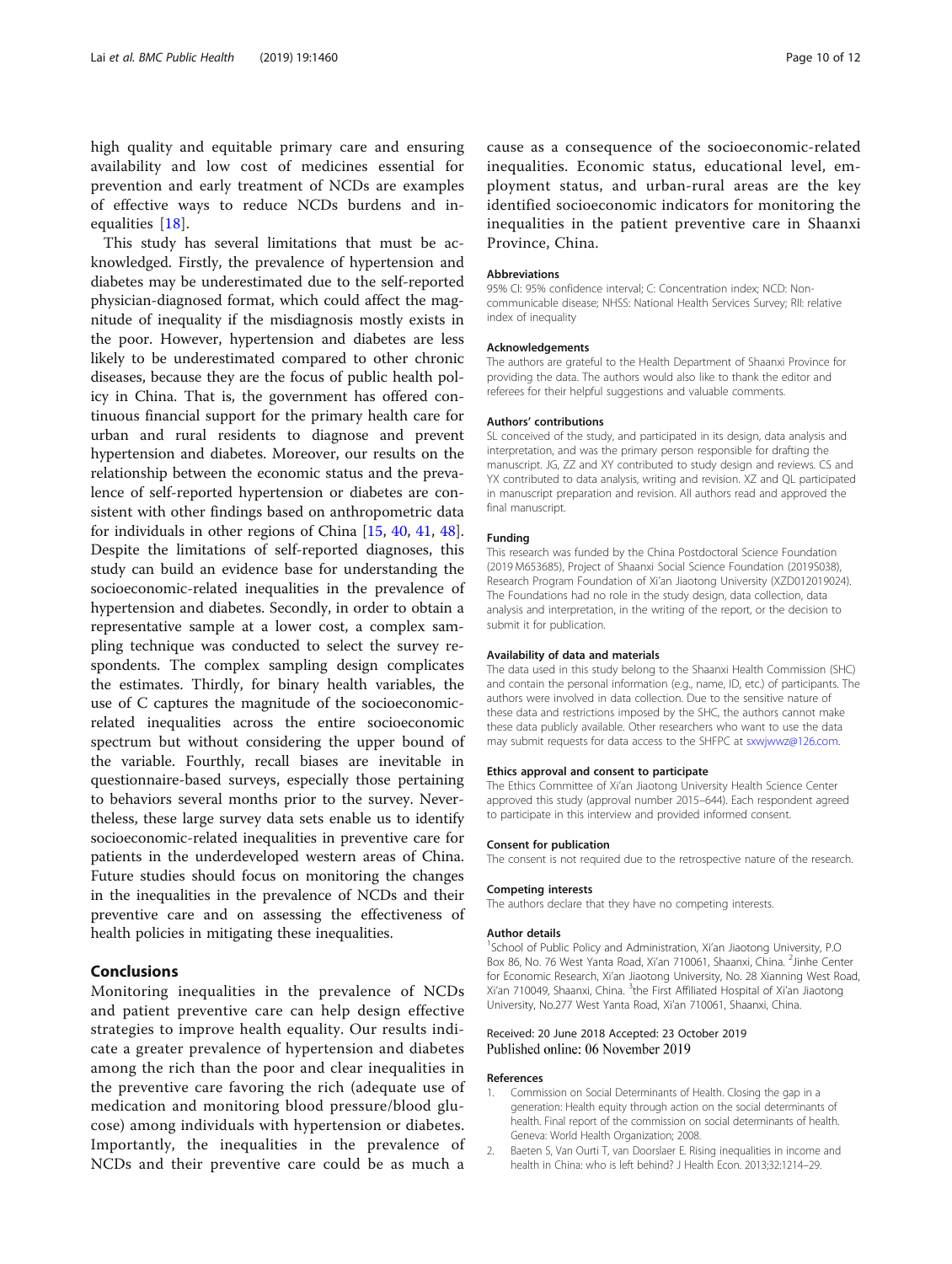- <span id="page-10-0"></span>3. Tang S, Meng Q, Chen L, Bekedam H, Evans T, Whitehead M. Tackling the challenges to health equity in China. LANCET. 2008;372:1493–501.
- 4. Konings P, Harper S, Lynch J, Hosseinpoor AR, Berkvens D, Lorant V, et al. Analysis of socioeconomic health inequalities using the concentration index. Int J Public Health. 2010;55:71–4.
- 5. Blakely T, Tobias M, Atkinson J. Inequalities in mortality during and after restructuring of the New Zealand economy: repeated cohort studies. BMJ. 2008;336:371–5.
- 6. Harper S, Rushani D, Kaufman JS. Trends in the black-white life expectancy gap, 2003-2008. JAMA. 2012;307:2257–9.
- Tobias M, Blakely T, Matheson D, Rasanathan K, Atkinson J. Changing trends in indigenous inequalities in mortality: lessons from New Zealand. Int J Epidemiol. 2009;38:1711–22.
- 8. World Health Organization. Preventing chronic diseases: a vital investment: WHO global report. WHO Press, 2005.
- 9. Wang L, Kong L, Wu F, Bai Y, Burton R. Preventing chronic diseases in China. LANCET. 2005;366:1821–4.
- 10. Yang G, Kong L, Zhao W, Wan X, Zhai Y, Chen LC, et al. Emergence of chronic non-communicable diseases in China. LANCET. 2008;372:1697–705.
- 11. Kaplan GA, Keil JE. Socioeconomic factors and cardiovascular disease: a review of the literature. Circulation. 1993;88:1973–98.
- 12. Glover JD, Hetzel DM, Tennant SK. The socioeconomic gradient and chronic illness and associated risk factors in Australia. Aust New Zealand Health Policy. 2004;1:8.
- 13. Stringhini S, Viswanathan B, Gédéon J, Paccaud F, Bovet P. The social transition of risk factors for cardiovascular disease in the African region: evidence from three cross-sectional surveys in the Seychelles. Int J Cardiol. 2013;168:1201–6.
- 14. Ataguba JE, Akazili J, McIntyre D. Socioeconomic-related health inequality in South Africa: evidence from general household surveys. Int J Equity Health. 2011;10:48.
- 15. Meng XJ, Dong GH, Wang D, Liu MM, Lin Q, Tian S, et al. Prevalence, awareness, treatment, control, and risk factors associated with hypertension in urban adults from 33 communities of China: the CHPSNE study. J Hypertens. 2011;29:1303–10.
- 16. Zhu S, Hu J, McCoy TP, Li G, Zhu J, Lei M, et al. Socioeconomic status and the prevalence of type 2 diabetes among adults in Northwest China. Diabetes Educ. 2015;41:599–608.
- 17. Dalstra JA, Kunst AE, Borrell C, Breeze E, Cambois E, Costa G, et al. Socioeconomic differences in the prevalence of common chronic diseases: an overview of eight European countries. Int J Epidemiol. 2005;34:316–26.
- 18. Di Cesare M, Khang YH, Asaria P, Blakely T, Cowan MJ, Farzadfar F, et al. Inequalities in non-communicable diseases and effective responses. LANCET. 2013;381:585–97.
- 19. Yusuf S, Islam S, Chow CK, Rangarajan S, Dagenais G, Diaz R, et al. Use of secondary prevention drugs for cardiovascular disease in the community in high-income, middle-income, and low-income countries (the PURE study): a prospective epidemiological survey. LANCET. 2011;378:1231–43.
- 20. McWilliams JM, Meara E, Zaslavsky AM, Ayanian JZ. Differences in control of cardiovascular disease and diabetes by race, ethnicity, and education: U.S. trends from 1999 to 2006 and effects of medicare coverage. Ann Intern Med. 2009;150:505–15.
- 21. Su R, Cai L, Cui W, He J, You D, Golden A. Multilevel analysis of socioeconomic determinants on diabetes prevalence, awareness, treatment and self-Management in Ethnic Minorities of Yunnan Province, China. Int J Environ Res Public Health. 2016;13:751.
- 22. Brown AF, Ettner SL, Piette J, Weinberger M, Gregg E, Shapiro MF, et al. Socioeconomic position and health among persons with diabetes mellitus: a conceptual framework and review of the literature. Epidemiol Rev. 2004;26:63–77.
- 23. Yip WC, Hsiao WC, Chen W, Hu S, Ma J, Maynard A. Early appraisal of China's huge and complex health-care reforms. LANCET. 2012;379:833–42.
- 24. Chen Z. Launch of the health-care reform plan in China. LANCET. 2009;373: 1322–4.
- 25. Circular on the work of the State basic Public Health Services Project 2017. Available online. [http://www.nhfpc.gov.cn/jws/s3577/201709/fb16b2e306](http://www.nhfpc.gov.cn/jws/s3577/201709/fb16b2e306bd469ab84e0c42173bc52d.shtml) [bd469ab84e0c42173bc52d.shtml](http://www.nhfpc.gov.cn/jws/s3577/201709/fb16b2e306bd469ab84e0c42173bc52d.shtml). .
- 26. Shaanxi Provincial Bureau of Statistic. Shaanxi 2017 statistical yearbook. Available from: <http://www.shaanxitj.gov.cn/upload/2018/7/zk/indexce.htm>. Accessed on 10 March 2019.
- 27. Meng Q, Xu L, Zhang Y, Qian JC, Cai M, Xin Y, et al. Trends in access to health services and financial protection in China between 2003 and 2011: a cross-sectional study [J]. Lancet. 2012;379(9818):805–14.
- 28. Wang H, Zhang L, Hsiao WC. Ill health and its potential influence on household consumptions in rural China. Health Policy. 2006;78:167–77.
- 29. Yang X, Gao J, Zhou Z, Yan J, Lai S, Xu Y, et al. Assessing the effects of the new cooperative medical scheme on alleviating the health payment-induced poverty in Shaanxi Province, China. Plos One. 2016;11: e157918.
- 30. Lai S, Shen C, Xu Y, Yang X, Si Y, Gao J, et al. The distribution of benefits under China's new rural cooperative medical system: evidence from western rural China. Int J Equity Health. 2018;17:137.
- 31. Sergeant JC, Firth D. Relative index of inequality: definition, estimation, and inference. BIOSTATISTICS. 2005;7:213–24.
- 32. Costa-Font J, Hernández-Quevedo C. Measuring inequalities in health: what do we know? What do we need to know? Health Policy. 2012;106:195–206.
- 33. Hosseinpoor AR, Bergen N, Kunst A, Harper S, Guthold R, Rekve D, et al. Socioeconomic inequalities in risk factors for non-communicable diseases in low-income and middle-income countries: results from the world health survey. BMC Public Health. 2012;12:912.
- 34. Wagstaf A, Van DE, Watanabe N. On decomposing the causes of health sector inequalities with an application to malnutrition inequalities in Vietnam. J Econ. 2003;112:207–23.
- 35. O'Donnell O, Doorslaer E, Wagstaff A, Lindelow M. Analyzing health equity using household survey data: a guide to techniques and their implementation. Washington, DC: The World Bank; 2008.
- 36. Costa-Font J, Gil J. What lies behind socio-economic inequalities in obesity in Spain? A decomposition approach. Food Policy. 2008;33:61–73.
- 37. Zhou Z, Fang Y, Zhou Z, Li D, Wang D, Li Y, et al. Assessing incomerelated health inequality and horizontal inequity in China. Soc Indic Res. 2017;132:241.
- 38. Sun L. Complex sampling and multiple level model-the estimations of per capita health expenditures and twoweeks prevalence of Shaanxi Province: Fourth Military Medical University; 2015. Available from: [http://cdmd.cnki.](http://cdmd.cnki.com.cn/Article/CDMD-90032-1015961275.htm) [com.cn/Article/CDMD-90032-1015961275.htm](http://cdmd.cnki.com.cn/Article/CDMD-90032-1015961275.htm).
- 39. Pardeshi GS. Age heaping and accuracy of age data collected during a community survey in the Yavatmal district, Maharashtra. Indian J Commun Med. 2010;35(3):391.
- 40. Yang F, Qian D, Liu X. Socioeconomic disparities in prevalence, awareness, treatment, and control of hypertension over the life course in China. Int J Equity Health. 2017;16:100.
- 41. Fu C, Chen Y, Wang F, Wang X, Song J, Jiang Q. High prevalence of hyperglycaemia and the impact of high household income in transforming rural China. BMC Public Health. 2011;11:862.
- 42. Ramachandran A, Snehalatha C, Kapur A, Vijay V, Mohan V, Das AK, et al. High prevalence of diabetes and impaired glucose tolerance in India: National Urban Diabetes Survey. DIABETOLOGIA. 2001;44:1094–101.
- 43. Vellakkal S, Subramanian SV, Millett C, Basu S, Stuckler D, Ebrahim S. Socioeconomic inequalities in non-communicable diseases prevalence in India: disparities between self-reported diagnoses and standardized measures. PLoS One. 2013;8:e68219.
- 44. Vellakkal S, Millett C, Basu S, Khan Z, Aitsi-Selmi A, Stuckler D, et al. Are estimates of socioeconomic inequalities in chronic disease artefactually narrowed by self-reported measures of prevalence in low-income and middle-income countries? Findings from the WHO-SAGE survey. J EPIDEMIOL COMMUN H. 2015;69:218–25.
- 45. Robbins JM, Vaccarino V, Zhang H, Kasl SV. Socioeconomic status and diagnosed diabetes incidence. Diabetes Res Clin Pract. 2005;68:230–6.
- 46. Kaplan MS, Huguet N, Feeny DH, McFarland BH. Self-reported hypertension prevalence and income among older adults in Canada and the United States. Soc Sci Med. 2010;70:844–9.
- 47. Korda RJ, Paige E, Yiengprugsawan V, Latz I, Friel S. Income-related inequalities in chronic conditions, physical functioning and psychological distress among older people in Australia: cross-sectional findings from the 45 and up study. BMC Public Health. 2014;14:741.
- 48. Yang W, Lu J, Weng J, Jia W, Ji L, Xiao J, et al. Prevalence of diabetes among men and women in China. N Engl J Med. 2010;362:1090–101.
- 49. Khan JA, Trujillo AJ, Ahmed S, Siddiquee AT, Alam N, Mirelman AJ, et al. Distribution of chronic disease mortality and deterioration in household socioeconomic status in rural Bangladesh: an analysis over a 24-year period. Int J Epidemiol. 2015;44:1917–26.